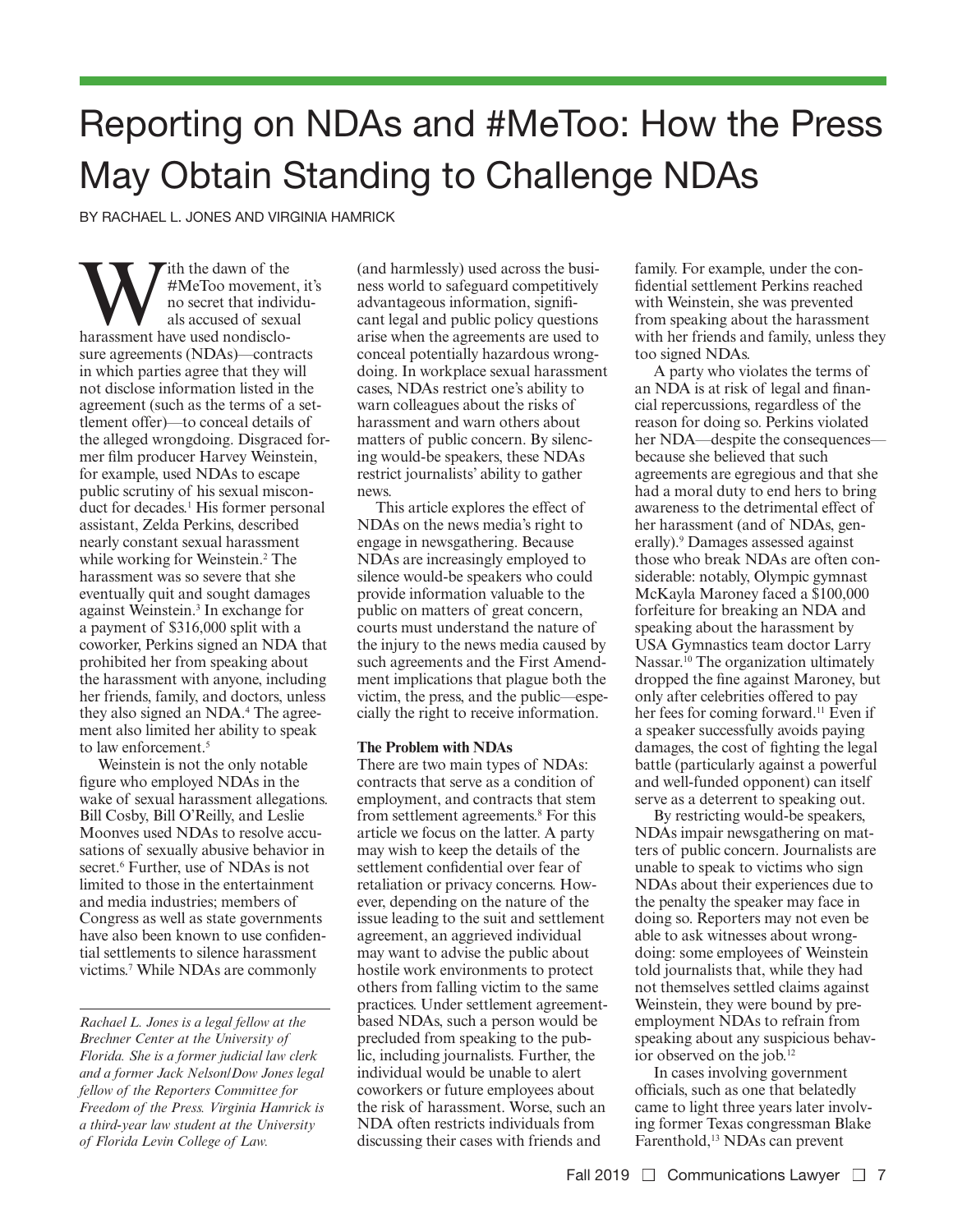journalists from reviewing government action, and scrutinizing the use of taxpayer funds to litigate and settle claims. Thus, while NDAs have a significant impact on the rights of victims, they also inflict a blow in limiting the media's watchdog role to the public.

## **Treatment of NDAs by the Courts**

Where a speaker wishes to share information, First Amendment protections apply to both the speaker and the intended recipient of the speech. In other words, freedom of speech protects one's right to receive information.14 This right is a separate, independent corollary of the First Amendment speech and press freedoms. An "informed citizenry" is "vital to the functioning of a democratic society,"15 and thus "the First Amendment protects the news agencies right to receive protected speech."<sup>16</sup>

NDAs cut against these well-established principles, especially where government is involved as either a party or (when a dispute reaches the courts) an enforcer. NDAs are typically shrouded in secrecy, which inevitably thwarts both the right to speak and to receive information. While it cannot be denied that certain agreements do implicate privacy concerns of those involved, NDAs particularly place certain rights at risk as well as potentially limit the availability of information beneficial to the public. In such scenarios, courts have been known to weigh the public interest heavily—especially where matters that may affect the public at large are concerned.

Traditionally, courtrooms have been open to the public and there is a presumptive right of access to judicial records.17 Even when parties have reached a confidential settlement, courts have granted journalists access to judicial documents or granted journalists standing to intervene and modify confidentiality orders. The argument for news media standing is strongest in cases involving matters of public concern and cases involving government officials or public officers. In *Pansy v. Borough of Stroudsburg*, for example, the U.S. Court of Appeals for the Third Circuit found that newspapers had standing to intervene and

challenge a confidentiality order in a civil rights case between a former police chief and the city.18 The court determined that the trial court did not properly balance the interests of the public and the privacy interests of the parties in granting the confidentiality order. More specifically, the court reasoned that the public has a *legitimate* and *important* interest when at least one party is a public official or public entity.19 While parties' privacy interests are important, the court explained that privacy interests diminish "when the party seeking protection is a public person subject to legitimate public scrutiny."20

Courts have also granted journalists standing to intervene and access to settlement agreements in cases of public concern. The U.S. District Court for the District of Columbia in *In re Fort Totten Metrorail Cases* granted the *Washington Post* standing to intervene and access settlements between minors and the Washington Metropolitan Area Transit Authority (WMATA).<sup>21</sup> The settlements arose out from a Metro train crash that killed nine people and injured 80 others. The court found that the settlement documents were judicial records and were therefore presumptively open, ultimately holding that sealing the court records was not justified.<sup>22</sup> In its opinion, the court explained that the case involved a public entity and some of the records indicated how WMATA used taxpayer funds.23 Although the records did not reveal the cause of the crash, the significance of the underlying event—the deadliest crash in WMATA history weighed on the court's decision in making the records public.<sup>24</sup> Finally, the court explained that allowing scrutiny of settlement documents and the court's decisions approving them would protect minors from disadvantageous settlements.<sup>25</sup>

Similarly, the U.S. Court of Appeals for the Fourth Circuit found that court documents were subject to the public's right of access under the First Amendment in a consumer protection case involving a government agency.26 In *Company Doe v. Public Citizen*, a company tried to enjoin the Consumer Product Safety Commission from publishing a report about one of its products linked to an infant's death. The district court

allowed the entire case to be sealed and released an opinion, ruling in favor of the company, with most facts, analysis, and evidence redacted.<sup>27</sup> When consumer advocacy groups moved to intervene, challenging the sealing order and decision to let the company use a pseudonym, the Fourth Circuit agreed, reasoning that the company's interest in its reputation *did not* outweigh the public's interest in access to the record and court's decision.<sup>28</sup> Moreover, the interest in access was especially high because a government agency was a party. The court opined that "the public has a strong interest in monitoring not only functions of the courts but also the positions that its elected officials and government agencies take in litigation."<sup>29</sup>

Additionally, courts have refused to enforce NDAs that interfere with ongoing investigations. Notably, Bill Cosby tried to enforce a confidential agreement signed by Andrea Constand and her attorneys arising from a 2005 sexual assault case.<sup>30</sup> A judge refused to enforce the NDA to the extent Constand and her attorneys were reporting a *crime*, reasoning that the agreement was unenforceable as a matter of public policy.31 The court explained that agreements cannot prevent parties from either voluntarily talking to law enforcement or answering subpoenas.32 Similarly, courts have refused to enforce NDAs that interfere with civil investigations, including inquiries by the Equal Employment Opportunity Commission.<sup>33</sup>

Courts, however, are likely to enforce a confidentiality agreement (and deny journalists standing) in cases involving private interests that are not matters of public concern. The Third Circuit in *Pansy* explained that confidential settlements between private parties, or the lack of a strong public interest or concern in the underlying case, would weigh in favor of maintaining a confidentiality order.<sup>34</sup> Additionally, an NDA included in an employment contract, rather than a settlement agreement, is likely to be enforced.

## **Challenging NDAs and News Media Standing**

As *Branzburg v. Hayes* famously tells us, "without some protection for seeking out the news, freedom of the press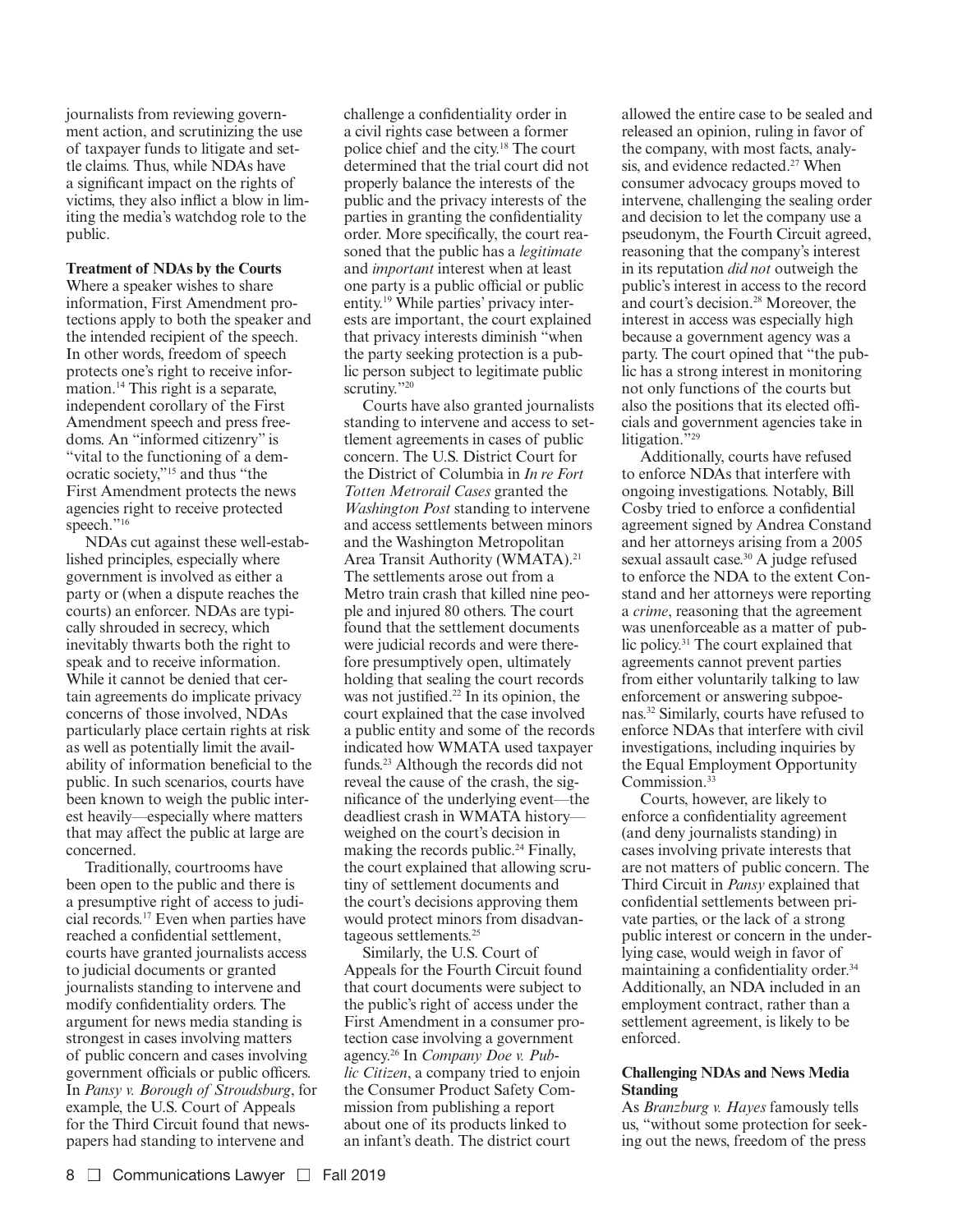could be eviscerated."35 As discussed above, NDAs pose a unique threat to the newsgathering process due to their effect on both would-be speakers and recipients of often-vital information on matters of public concern. Part of the problem is that, until recently, there has been a question regarding the standing of news media organizations in challenging NDAs (or decisions pertaining to them) in court.

Standing poses a unique problem for news media. A litigant presents no constitutionally justiciable question if there is no "case or controversy" for the judiciary to redress.<sup>36</sup> At times, courts have permitted standing for litigants in a representational capacity on behalf of others who are more directly injured but are unable to assert their own interests, $37$  such as abortion doctors standing in for prospective patients.38 However, to receive standing, a party generally must be able to meet the standard of proving a substantial likelihood that the injury is redressable by an available remedy.<sup>39</sup>

News media have managed to establish standing in cases pertaining to gag orders on trial participants, a sibling of NDAs. Although a wouldbe speaker faces the greatest personal jeopardy from a judicial gag order, courts have consistently found that journalists have a sufficiently concrete interest in access to lawyers, parties, and witnesses to establish standing whether the injury is conceived as one directly to the journalist or as derivative of the injury to the speaker at risk of contempt.

However, some courts have found that gag orders on trial participants do not deprive journalists of constitutionally protected rights because there is no constitutional entitlement to interview a particular source. Such courts apply a lower level of scrutiny when gag orders are challenged by news media intervenors rather than by would-be speakers themselves.40 This line of reasoning has been influenced by the Supreme Court's observation in *Nebraska Press Ass'n v. Stuart* that orders limiting what lawyers and witnesses may say to anyone outside of the proceedings do not amount to prior restraints and are more constitutionally tolerable.41 This view was illustrated by the U.S. Court of Appeals for the

Second Circuit in *In re Dow Jones & Co.*, where the court found that news organizations had standing to challenge the order because they were the prospective recipients of speech, but declined to characterize the order as a "prior restraint" on the media plaintiffs, noting that there is a fundamental difference between a challenge of a gagged individual and a third party.42

It follows that some courts view gag orders—and most likely NDAs as potentially injuring the rights of the potential speaker, rather than any right to newsgathering or right to receive information afforded to the news media. As demonstrated in the analogous prison access case, *Pell v. Procunier*, a prison system's policy of limiting prisoners' ability to grant interviews could be justified by reasonable safety concerns and did not violate the rights either of inmates or of the journalists who sought to interview them.43 As the Supreme Court noted:

It is one thing to say that a journalist is free to seek out sources of information not available to members of the general public, that he is entitled to some constitutional protection of the confidentiality of such sources, and that government cannot restrain the publication of news emanating from such sources. It is quite another thing to suggest that the Constitution imposes upon government the affirmative duty to make available to journalists sources of information not available to members of the public generally.44

The takeaway is that journalists may have only the benefit of the First Amendment protection afforded to their sources—which may be none, depending on the circumstances.

Against this body of analogous precedent, strong considerations support recognizing standing for journalists to challenge employer policies and NDAs that restrain would-be speakers from speaking to the media, whether in the journalists' own right or as stand-ins for the speakers themselves. The Supreme Court

has recognized that third-party standing is compelling when the fear of harm from penalty deters a party from suing.<sup>45</sup> This is extremely compelling for individuals subject to NDAs particularly NDAs that stem from instances of sexual assault or other civil rights-based harms—who but for the threat of penalty under the NDA would supply information to journalists, fellow employees, and the public at large.

### **Recent Development: The** *Baltimore Brew* **Case**

In July 2019, a federal appeals court confronted media standing and the enforceability of NDAs head-on, ruling that the city of Baltimore's use of NDAs with individuals in the process of settling claims against the city for police misconduct was unconstitutional.46 In *Overbey v. Mayor of Baltimore*, the Fourth Circuit highlighted the fact that subjecting speakers to NDAs runs afoul of the "public's well-established First Amendment interest in 'uninhibited, robust, and wide-open' debate on 'public issues.'"47 The Fourth Circuit's encouraging holding centers on the rights of the *Baltimore Brew*, the newspaper that brought suit along with plaintiff Ashley Overbey, who challenged the NDA she signed following her settlement with the city after she was the victim of a wrongful arrest and police misconduct.<sup>48</sup> Overbey lost nearly half of her settlement with the city after she responded to comments about her case on a blog pertaining to race and police brutality, prompting her challenge of the NDA.49 The *Brew* joined the case to challenge the city's use of NDAs based on its interference with the paper's ability to engage in newsgathering.<sup>50</sup>

Ultimately, the Fourth Circuit found that the city failed to identify "a comparably compelling public good or other legitimate governmental aim that was, or could be, furthered by enforcement of the non-disparagement clause (other than a general interest in using settlements to resolve lawsuits)."51 Moreover, the court examined the *Brew*'s standing by challenging the city's definition of a willing speaker, noting that a willing speaker "would be willing to provide information on a matter of public significance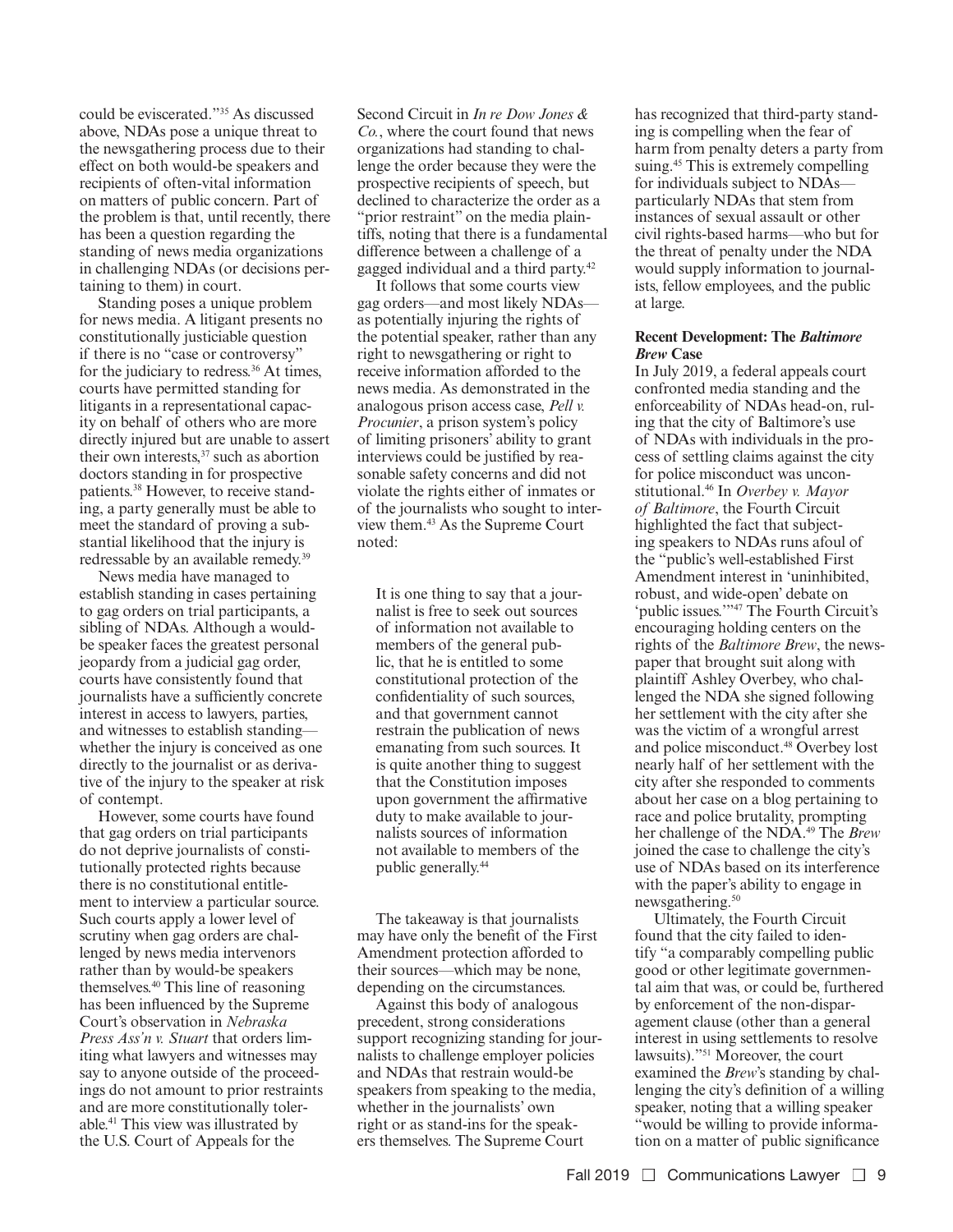to the news media but chooses not to because she does not want to violate a settlement agreement with the government."52 In clarifying this definition, the court determined that those subject to the city's NDAs would qualify as willing speakers and therefore should not be barred from speaking on matters of public concern. Thus, the court found that the city's NDAs injured the *Brew* by directly interfering with the paper's right to receive information from willing speakers.<sup>53</sup> Further, the court held that the mere fact that public records may exist regarding a case does not negate a journalist's need or desire to obtain information from a source firsthand or that the forced refusal of would-be speakers to speak to the media in light of such records would not have a deleterious effect on newsgathering.<sup>54</sup>

Importantly, the Fourth Circuit also addressed a potential roadblock for news media standing: the question of ongoing or imminent harm for standing to bring a claim for injunctive relief. Typically, injury implies monetary relief, which, in most cases, news media plaintiffs do not seek. Rather, news media often pursue injunctive relief to allow for proper newsgathering. In the *Overbey* case, the *Brew* specifically sought injunctive and declaratory relief, which (like all plaintiffs seeking redress in this fashion) required the paper to establish "*ongoing or future* injury in fact" that was not dependent on any prior harms.<sup>55</sup> Thankfully, the court recognized the potential for the continual harm to newsgathering posed by NDAs, holding that the *Brew* was able to establish an ongoing or imminent injury based on its allegation that the city's "pervasive use of non-disparagement clauses in settlements with police brutality claimants 'impedes the ability of the press generally, and *Baltimore Brew* specifically, to fully carry out the important role the press plays in informing the public about government actions."<sup>56</sup>

*Overbey* is, indeed, a huge victory for the First Amendment and for newsgathering generally. The Fourth Circuit's analysis on news media standing correctly struck the balance of interests at play and brought home the principle that the right to speak and the right to receive information

are paramount where a matter of public concern is at issue. The court correctly found and gave credence to the fact that NDAs (and similar gag orders) cause injury to the news media and thwart the media's protected right to gather information from willing speakers.

While the *Overbey* holding stemmed from government action, the analysis can arguably apply to civil matters where matters of public concern are at stake. If courts continue to recognize the injury in fact sustained by the news media when NDAs silence would-be speakers, we may see a much-needed shift in judicial treatment of such cases. This is especially true considering courts' historical treatment of NDAs regarding issues that directly affect the public and the public's right to know.

## **Looking Forward: Challenging and Reporting on NDAs**

In the wake of the #MeToo movement, journalists are eager to amplify the voices of those who have suffered in silence. And rightfully so; it is, after all, the task of the news media to disseminate information needed by society for political, social, and even emotional growth. As the stories emerge, though, journalists (and their lawyers) must be conscious of NDA litigation and be prepared to combat it accordingly.

Thankfully, the #MeToo movement's effect has reached far beyond headlines and hashtags. As of August 2019, 15 states have passed legislation fortifying legal protections that forbid sexual harassment at work.<sup>57</sup> As many as 12 states have put forward bills to curb the use of NDAs in cases regarding sexual harassment.<sup>58</sup> Legislators appear to be realizing that while NDAs do serve to protect trade secrets and other business interests, they can also be used to silence sexual harassment victims and would-be whistleblowers who could shed light on very alarming practices.59 Thus, some states are seeking to ban the use of NDAs in sexual harassment cases altogether.<sup>60</sup>

Regardless of such legislation, which is subject to both praise and scrutiny,<sup>61</sup> courts and legislators should remain aware of First Amendment implications when it comes to NDAs. As the D.C. district court noted in *In* 

*re Fort Totten Metrorail Cases*, the public does maintain a significant interest in access to documents that provide information that affects the public. Similarly, the public does have an interest in hearing from survivors of sexual harassment as well as those who suffered from police brutality. It is for this reason that the news media must be able to engage in effective newsgathering; after all, the Supreme Court has designated the news media as a surrogate for the public when it comes to attending and reporting on matters of public concern.<sup>62</sup>

In light of the Fourth Circuit's decision in *Overbey*, media lawyers should carefully craft their arguments to stress the ongoing or imminent injury sustained by the news media when challenging NDAs. Because NDAs serve as an impediment to obtaining information from sources on matters of public concern, it is easy to stress the actual harms suffered by the public and press. It must also be stressed that—legislation notwithstanding—use of NDAs will perpetually thwart newsgathering on matters of great public concern while they are deemed viable. Courts have proven that they are more than capable of striking the balance between actual privacy or business concerns and access to information that speaks to matters of great public interest. In allowing for news media standing in cases like *Overbey*, courts embrace the First Amendment protections guaranteed to speakers and bolster the right to receive information. And, most importantly, they will allow more journalists to tell more stories of survival and allow more abusers to be held accountable to the public.  $\blacksquare$ 

### **Endnotes**

1. Ronan Farrow, *Harvey Weinstein's Secret Settlements*, New Yorker (Nov. 21, 2017), https://www. newyorker.com/news/news-desk/ harvey-weinsteins-secret-settlements. 2. *Id.*

3. Matthew Garrahan, *Harvey Weinstein: How Lawyers Kept a Lid on Sexual Harassment Claims*, Fin. Times (Oct. 23, 2017), https://www.ft.com/ content/1dc8a8ae-b7e0-11e7-8c12- 5661783e5589.

4. Stacy Perman, *#MeToo Law Restricts Use of Nondisclosure Agreements in Sexual Misconduct Cases*, L.A. Times